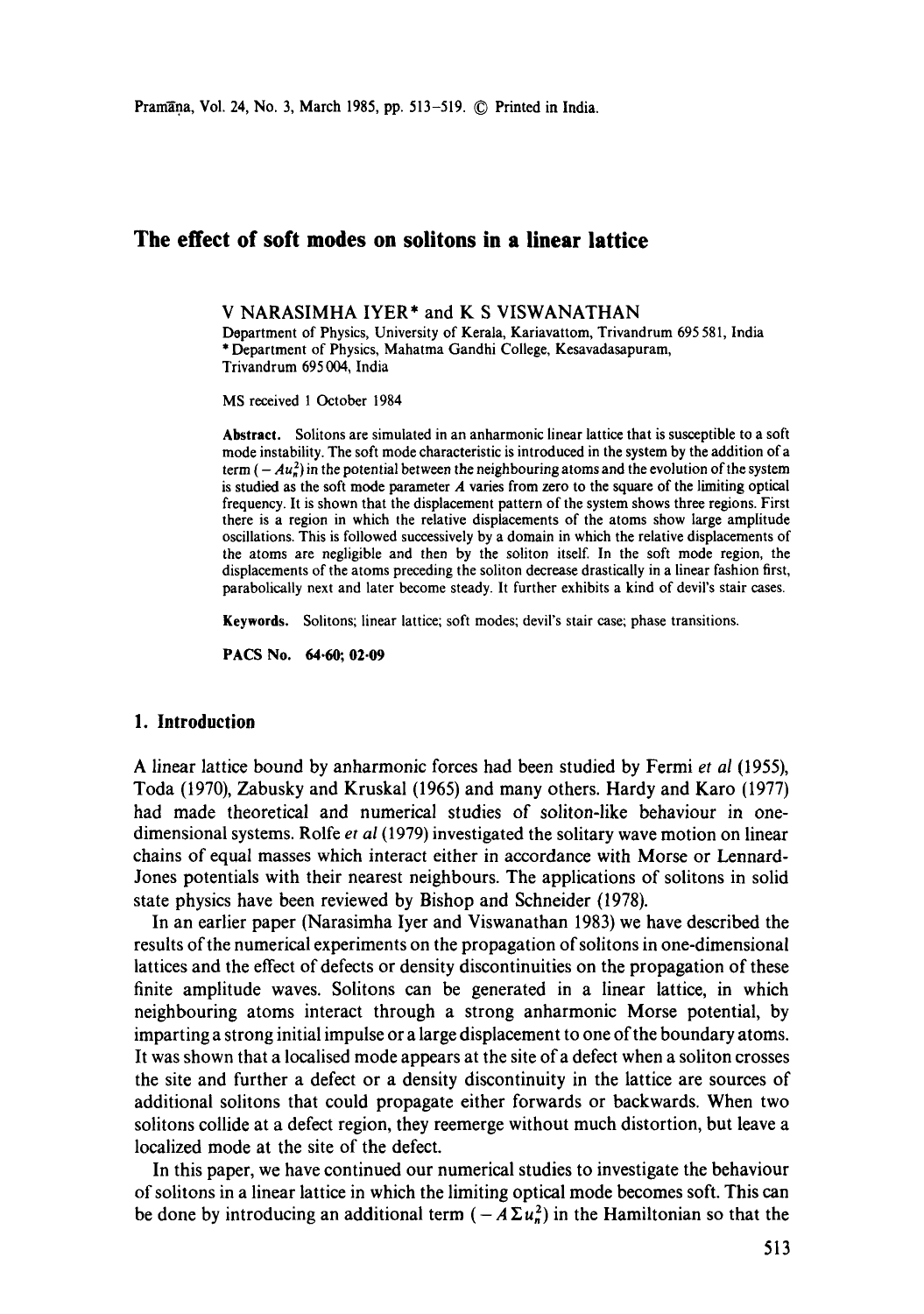## 514 *V Narasimha Iyer and K S Viswanathan*

limiting optical frequency diminishes from its harmonic approximation value to zero. By giving various values for A from zero to the square of the frequency of the limiting optical mode, the lattice can be made unstable and the frequency of the optical mode ultimately tends to zero. The propagation of a soliton in such an unstable lattice could yield valuable information on displacive phase transitions in ferroelectrics as well as the emergence of domain walls in various contexts during phase transitions. Earlier the statistical mechanics of one-dimensional lattices for structural phase transitions has been studied by Krumhansl and Schrieffer (1975). By using a quartic anharmonic term and an additional negative quadratic term to represent the soft mode, they had studied analytically under various approximations the displacement pattern of the lattice and the emergence of domain walls. The principal interest of Krumhansl and Schrieffer has been the central peak in the neutron scattering experiments, which defies explanation through conventional perturbative anharmonic phonon calculations. Our interest, however, here is to investigate the nature of the displacement pattern and the characteristics of a soliton in a lattice that is susceptible to instability through a soft mode.

In the present paper, we assume that the neighbouring atoms of the lattice interact through strong anharmonic forces represented by a Morse Potential but we make the optical mode soft by introducing an additional term  $(-A\Sigma u_n^2)$  in the Hamiltonian. The lattice is otherwise assumed to be uniform and without defects. The results of the computer calculations are presented in § 3.

## **2. Mathematical formulations**

We consider a linear lattice consisting of N atoms and denote the displacement of the nth atom from its equilibrium position by  $u_n$ .

We assume that the neighbouring atoms interact through a potential of the form

$$
\phi_n = k[1 - \exp(-\beta r_n)]^2 - Au_n^2, \tag{1}
$$

where  $r_n = (u_n - u_{n-1})$  and k and  $\beta$  are constants.

The first term is the Morse potential which is highly anharmonic. The second term in which  $A$  is kept positive, has a tendency to reduce the frequency of the limiting optical mode and to make it soft and ultimately when  $A = k\beta^2$ , the coefficient of  $u_n^2$  in  $\phi_n$  will vanish. We assume that a force  $f_n(t)$  is applied to the *n*th particle.

Denoting the relative displacement by  $r_n = (u_n - u_{n-1})$ , the momentum conjugate to  $r_n$  by  $s_n$ , the potential energy of the system by U and the kinetic energy of the system by K, we get

$$
U = \sum_{n=1}^{N} \left[ \phi_n - r_n f_n(t) \right]. \tag{2}
$$

$$
K = \frac{m}{2} \sum_{n=1}^{N} u_n^2 = \frac{m}{2} \sum_{n=1}^{N} \left( \sum_{j=1}^{n} r_j \right)^2.
$$
 (3)

$$
s_n = \frac{\partial K}{\partial \dot{r}_n} = m \sum_{j=n}^{N} \left( \sum_{i=1}^{j} \dot{r}_i \right).
$$
 (4)

The boundary conditions  $r_1 = u_1$  and  $s_{N+1} = 0$  are to be noted.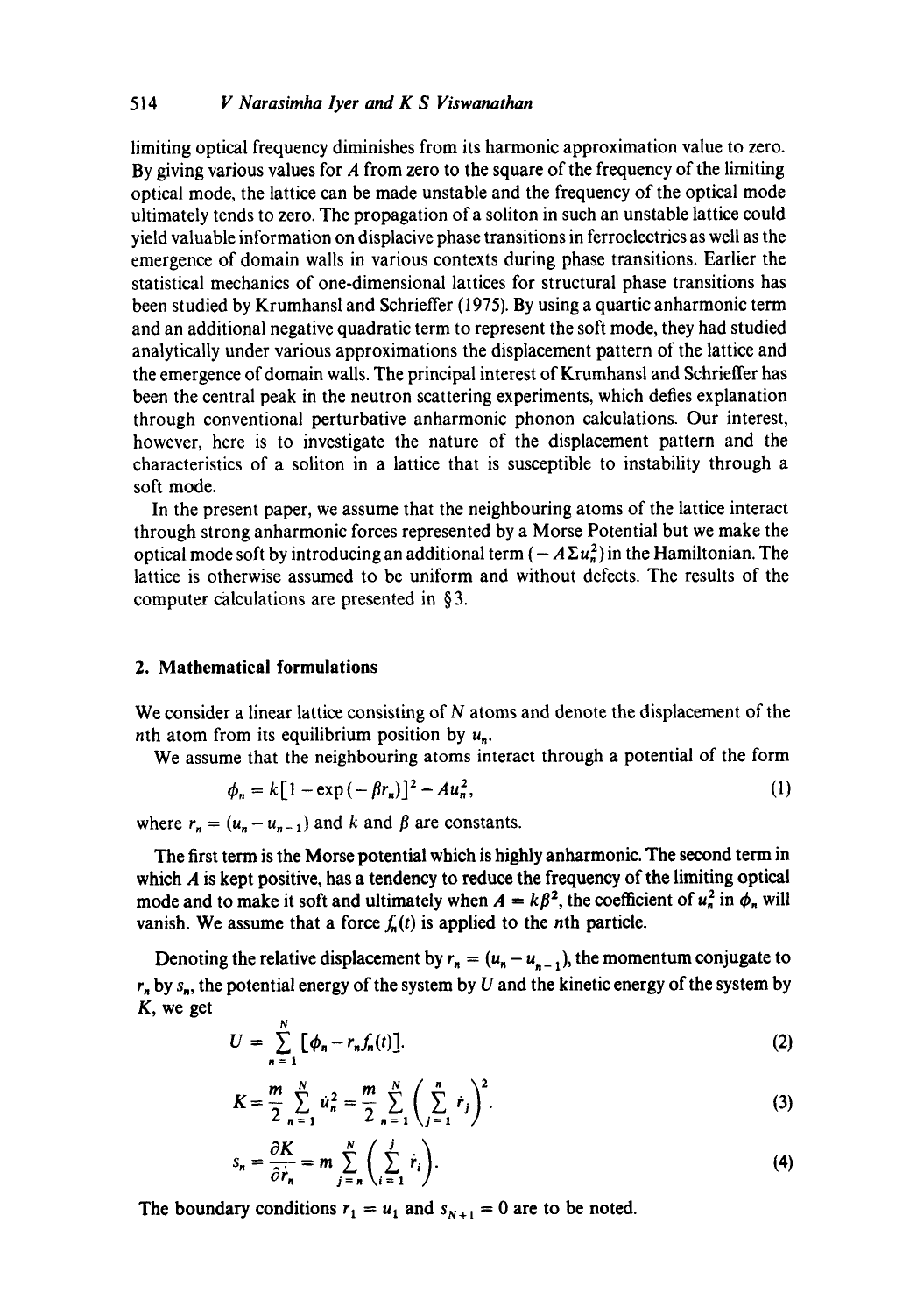The Hamiltonian of the system can be expressed as a function of  $r_n$  and  $s_n$  as

$$
H = \frac{1}{2m} \sum_{n=1}^{N} (s_n - s_{n+1})^2 + \sum_{n=1}^{N} [\phi_n - r_n f_n(t)].
$$
 (5)

The Hamiltonian equations of motion are given by

$$
\dot{s}_1 = -2k\beta \left[ \exp\left(-\beta u_1\right) - \exp\left(-2\beta u_1\right) \right] + 2A \sum_{j=1}^{N} u_j + f_1(t),
$$
\n
$$
\dot{s}_n = -2k\beta \left[ \exp\left\{-\beta (u_n - u_{n-1})\right\} - \exp\left\{-2\beta (u_n - u_{n-1})\right\} \right]
$$
\n
$$
+ 2A \sum_{j=n}^{N} u_j + f_n(t), \quad (n = 2, 3, 4, \dots N)
$$
\n
$$
\dot{u}_n = \frac{1}{m} (s_n - s_{n+1}), \quad n = 1, 2, 3, 4, \dots (N - 1),
$$
\n
$$
\dot{u}_N = s_N/m.
$$
\n(6)

The above equations will reduce to (11) of our earlier paper, if we set  $A = 0$ .

Equations (6) represent a set of 2N simultaneous equations in the variables  $u<sub>n</sub>$  and s<sub>n</sub>. They are a set of first order differential equations and can be solved using a computer under given initial or boundary conditions.

We give an impulse to the first atom of magnitude  $F_0 = 4 \times 10^4$  units, so that

$$
f_n(t) = F_0 \cdot \delta_{n,1} \cdot \exp(-t^2/2\sigma). \tag{7}
$$

By choosing  $\sigma = 0.001$ , the exponential term can be approximated to a delta function,  $\delta_{n,1}$  being the Kronecker delta function.

The equations were written in the non-dimensional form using  $T = 10^{-12}$  sec; displacement unit =  $10^{-8}$  cm; mass unit =  $10^{-24}$  g and force unit =  $10^{12}$  dynes.

The equations were solved by fourth order Runge-Kutta formulae with modification due to Gill.

The parameter A was given successively the values  $0.025 k\beta^2$ ,  $0.125 k\beta^2$ ,  $0.833 k\beta^2$ and  $0.999 k\beta^2$ , to study the evolution of the vibrational instability of the lattice.

Other values assumed are given below:

$$
m = 1, k = 0.3; \beta = 3.333; N = 60;
$$
  
 $u_1 = u_2 = u_3 = \cdots = u_N = \dot{u}_1 = \dot{u}_2 = \ldots = \dot{u}_N = 0$  at time  $t = 0$ .

#### **3. Numerical results and conclusions**

The nature of the vibrational state of a linear lattice in which neighbouring atoms are bound by strong anharmonic Morse Potential under the influence of a strong initial impulse has been described in  $\S 1$ . It is shown that the displacement pattern of the various atoms at any instant of time is like an heavyside step function, being a constant up to a certain atom and then dropping down to zero. The relative displacements  $(u_n - u_{n-1})$  of the atoms at any instant exhibit a finite amplitude sharp pulse or soliton, which progresses uniformly with time.

In figure 1, we plot the graph of the relative displacement for the case  $A = 0.025 k\beta^2$ . The ratio  $(A/k\beta^2)$  is too small to distort the coefficient of the harmonic term in the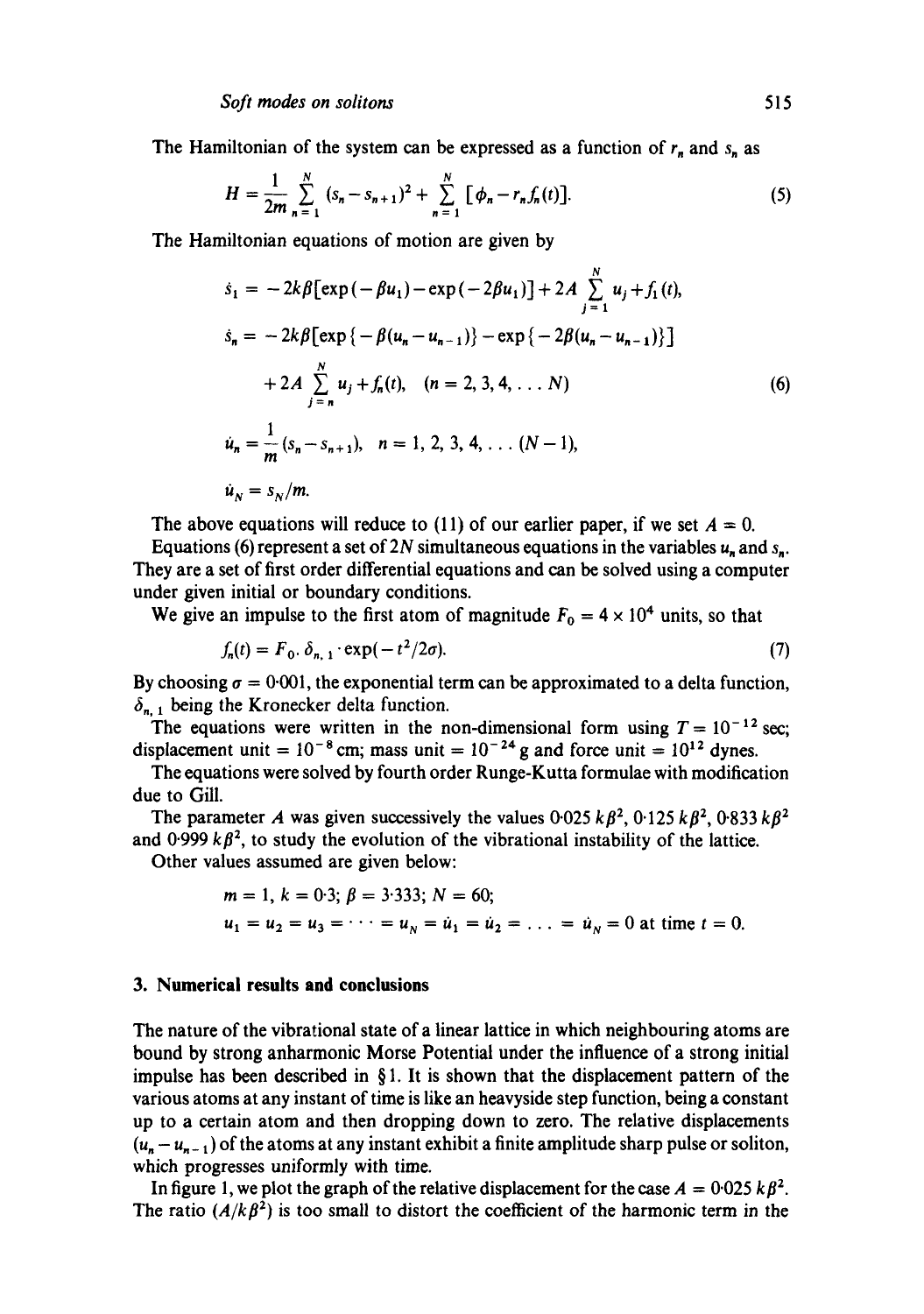

**Figure 1.** For  $A = 0.025 k\beta^2$ , the relative displacements of atoms at the instants **A.**  $t = 100$ , **B.**  $t = 200$  and **C.**  $t = 270$  are shown.



**Figure 2.** The relative displacements of atoms corresponding to  $A = 0.125 k \beta^2$ , are shown at instants  $A_1t = 100 B_1t = 200$  and  $C_1 = 250$ . In 2D the relative displacements of C have been magnified 10 times so as to depict the disturbance clearly in the region to the left of the soliton.



**Figure 3.** For  $A = 0.833 k\beta^2$ , the relative displacements of atoms at the instants **A.**  $t = 100$ , **B.**  $t = 160$  and **C.**  $t = 190$  are shown.

potential and the influence of the damping term, therefore, is negligible on the propagation of the solitary waves. A soliton propagates freely in the lattice.

In figure 2, we plot the relative displacements of atoms when  $A = 0.125 k \beta^2$ . Here again the soliton propagates freely, but the region through which the soliton has passed earlier has been found to be disturbed slightly even long after the passage of the soliton through that site. In figure 2d, we have reproduced the relative displacements at  $t = 250$ , magnified ten times.

We now pass on to the case when the frequency of the mode is reduced significantly and this mode tends to become soft. Figure 3 depicts the relative displacements at  $t = 100$ , 160 and 190 corresponding to the ratio  $A/k \beta^2 = 0.833$ . The coefficient of the quadratic term has now been reduced from  $k \beta^2$  to (0.167 k $\beta^2$ ) in the potential and the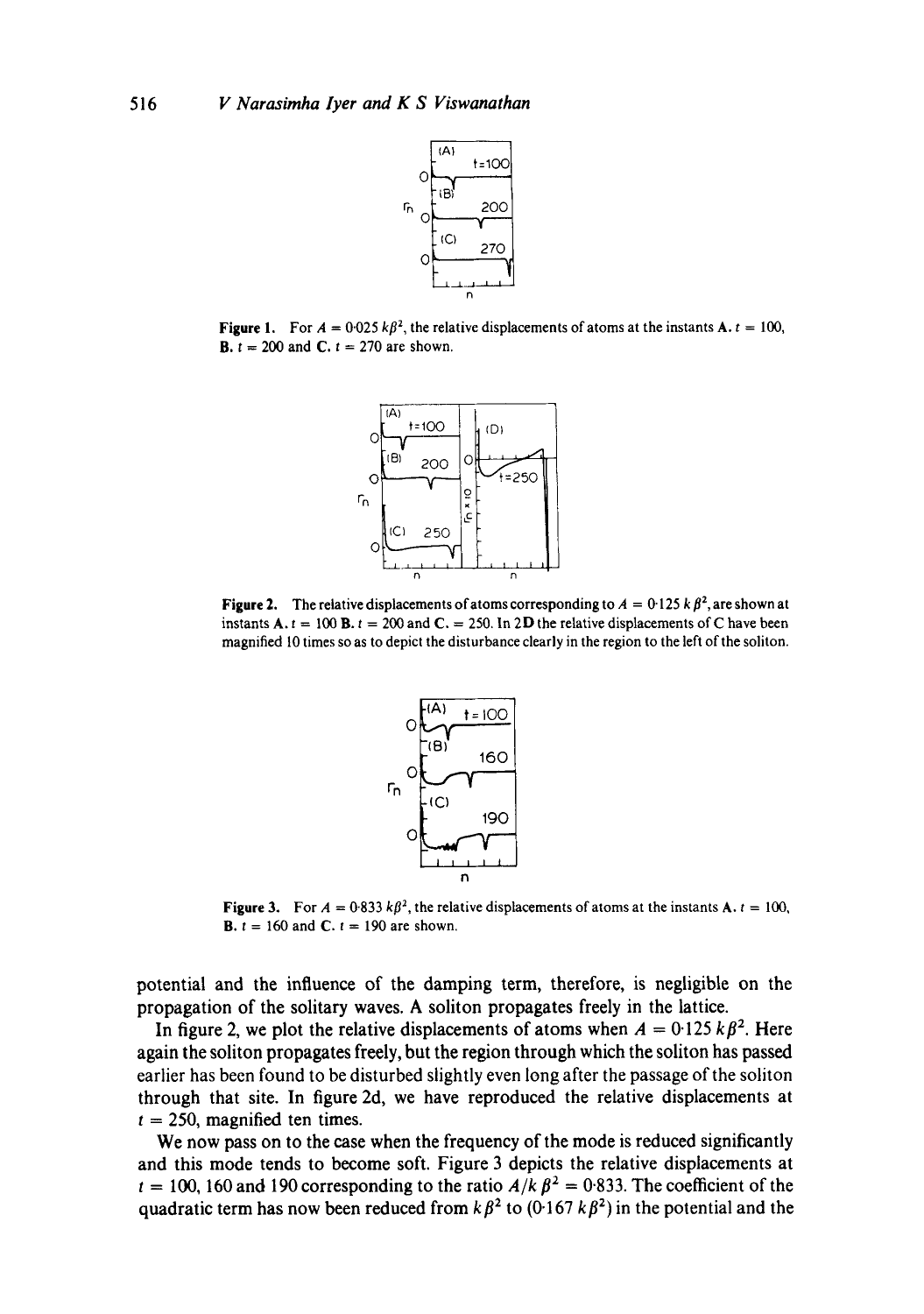frequency of the limiting optical mode in the harmonic approximation, then gets reduced to 0.41  $\omega_{\text{lim}}$ .

Figure 3a shows that a soliton is propagating through the lattice at  $t = 100$ , but the relative displacement of the atoms in the distorted region preceding the soliton is not zero. The relative displacement first increases and then reduces to zero just before the soliton. Figure 3b shows the relative displacement of the atoms at  $t = 160$ . Here we notice that the relative displacements have assumed a large value almost equivalent to the amplitude of the soliton itself and further a small ripple has just emerged. As time passes, the relative displacements in the region preceding the soliton show large scale oscillations and further the maximum magnitude of the relative displacement in this region is nearly equal to the amplitude of the soliton. The linear lattice in this ease displays three regions. Firstly, a region having large relative displacements which shows large amplitude oscillations. This is followed by a domain in which the relative displacements of the atom are negligible and finally this domain is followed by the soliton. The emergence of a domain exhibiting large relative displacements as well as fluctuations in them followed by a region with no relative displacement at all has similarities with displacive ferroelectric phase transition and the phenomena of domain walls in the ferromagnetic phase transition. It is, therefore, suggested that solitons should play an important role on ferroelectric phase transitions near the critical temperature and the subject approached in this way, can throw more light both on solitons and their role in phase transitions.

In figure 4(a, b, c) we give the displacement pattern of the atoms at different instants of time, after the initial impulse is imparted to the boundary atom, for the case  $A = 0.833 k\beta^2$ . We may recall that when  $A = 0$ , the displacement pattern is in the form of a step function, being constant up to a certain atom and the falling down to zero steeply at the site of the soliton. In contrast to this, we also find from that the displacement of the atoms steadily falls down almost linearly first, then parabolically



**Figure 4.** For  $A = 0.833 k\beta^2$ , the displacements of atoms at times  $A \cdot t = 100$ ,  $B \cdot t = 160$  and  $C. t = 190$  are shown.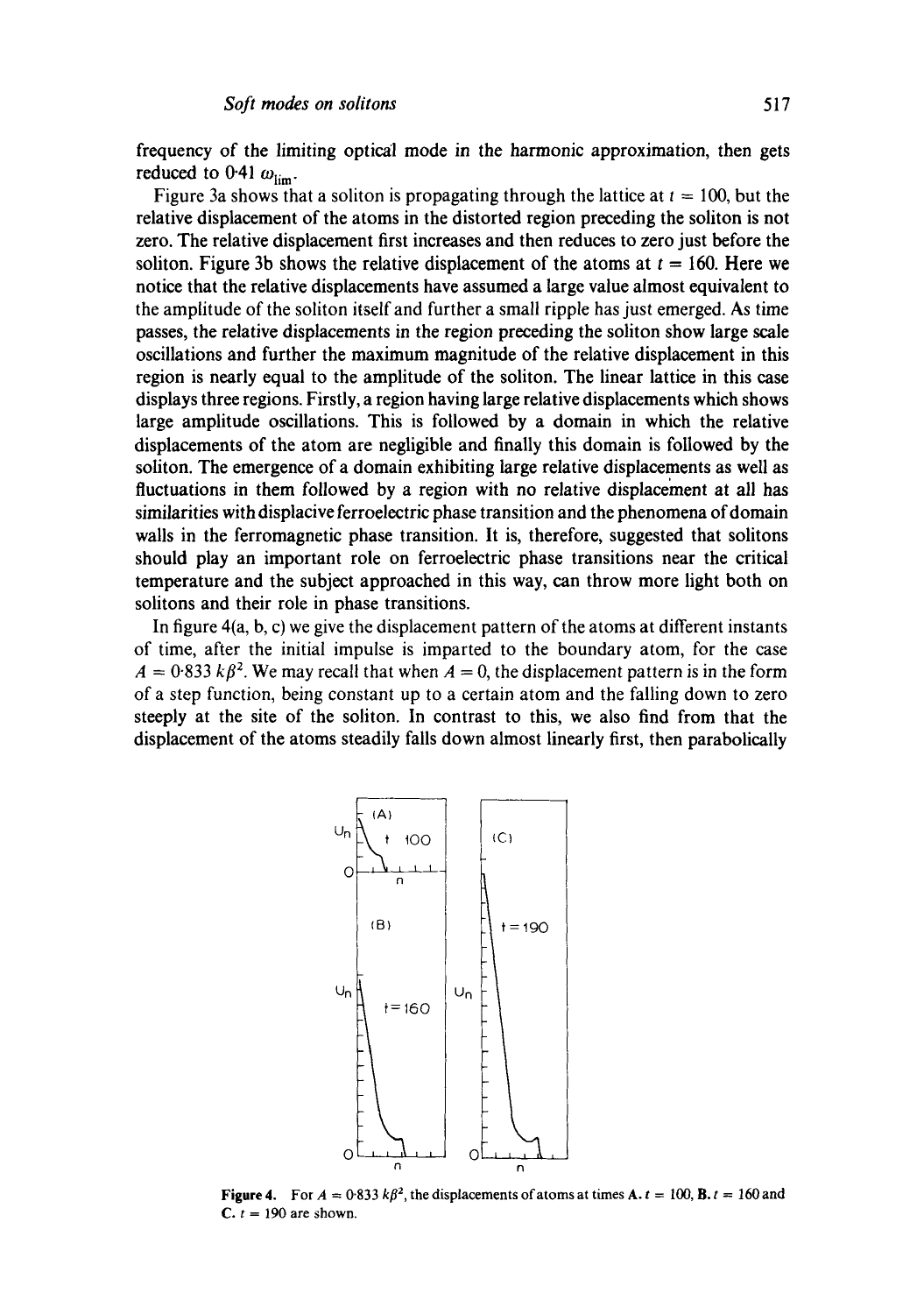**and finally reaches a constant value. Later the displacement jumps to zero at the position of the soliton.** 

In figure 5(a, b) we show the relative displacements for the case  $A = 0.999 k \beta^2$ . In **this case the frequency of the limiting optical mode in the harmonic approximations would be very nearly equal to zero. Even though these figures are similar to 3(a, b, c), the fluctuations in the domains of the largest relative displacements are very much**  pronounced here at  $t = 200$ . These figures convincingly show that the system consists **of three domains, sharply separated by either a domain wall or a soliton. Firstly, there is a region in which the relative displacements are large and exhibit large amplitude oscillations. This is followed by a region of negligible relative displacements, but the actual displacement of the atoms in this region is nevertheless finite. Finally the soliton separates this region from the undisturbed part of the linear lattice.** 

**Figure 6(a, b, c) which give the displacement patterns of this unstable lattice are interesting and revealing. Figure 6(a, b) representing the vibrational state of the system**  at  $t = 100$  and 140 respectively show that the displacement of the atoms decrease



**Figure 5.** The relative displacements of atoms corresponding to  $A = 0.999$  k  $\beta^2$  at A.  $t = 100$ and **B.**  $t = 200$  are shown.



**Figure 6.** The displacements of atoms corresponding to  $A = 0.999 k\beta^2$  at A.  $t = 100$ , B.  $t = 140$  and C. at  $t = 200$  are depicted. The incomplete devil's stair case is seen in figure 6 (C).